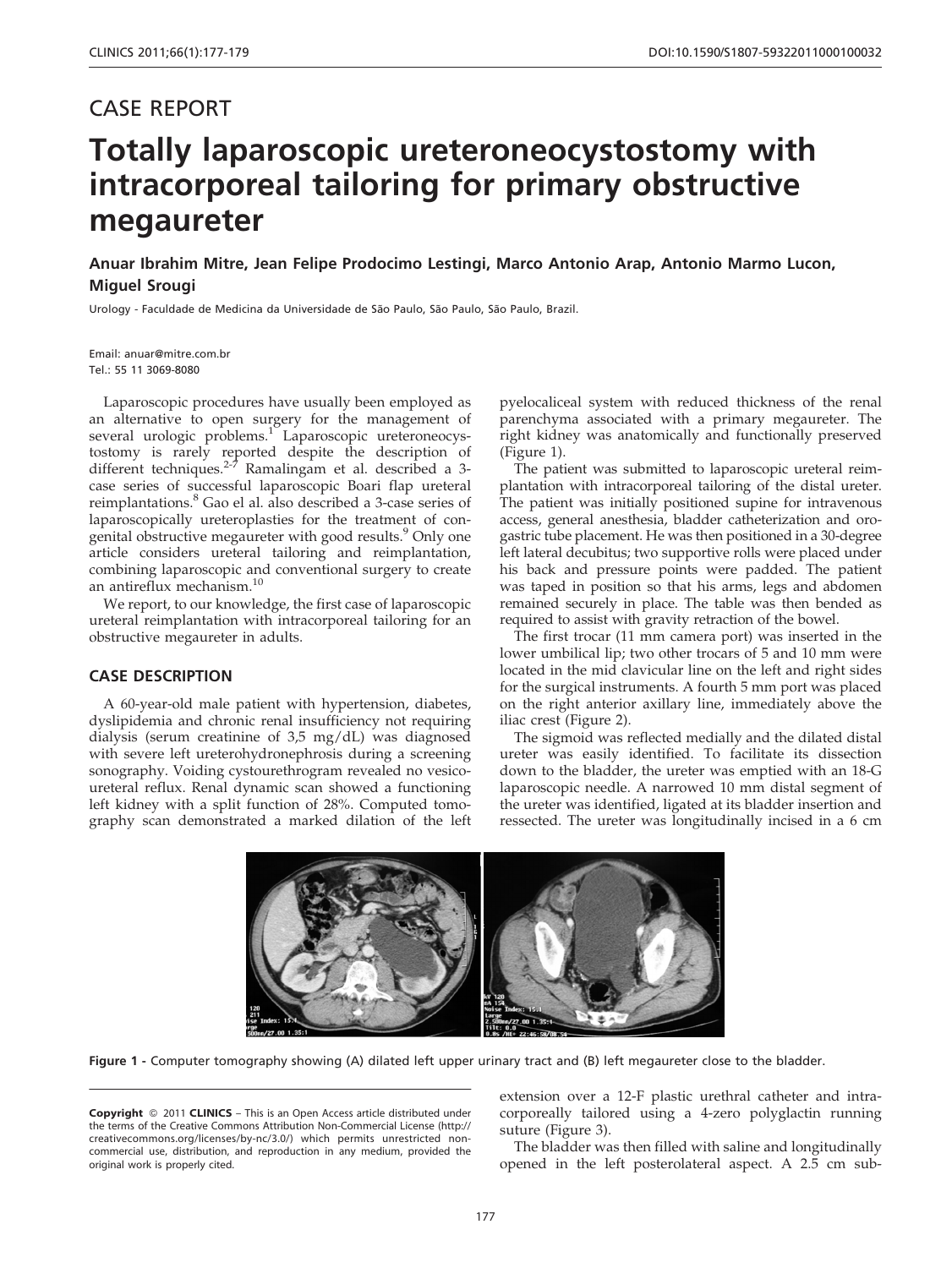<span id="page-1-0"></span>

Figure 2 - Schematic drawing of the arrangement of trocars. The primary trocar (11 mm camera port) was inserted in the lower umbilical lip; two other trocars of 5 and 10 mm were located in the mid clavicular line on the left and right sides for the surgeon instruments. A fourth 5mm port was placed for the assistant on the right anterior axillary line, immediately above the iliac crest.

mucosal tunnel was created with blunt dissection at the lowest part of the bladder incision (Figure 4). The ureter was positioned through the submucosal tunnel and a mucosato-mucosa ureterovesical anastomosis was completed with 4-zero polyglactin interrupted sutures. The first stitch comprised the detrusor layer in order to avoid ureteral retraction. A 6Fr Double-J stent was introduced in substitution of the 12F catheter. A running single layer suture with 2-zero polyglactin closed the bladder. An extravesical attachment stitch between detrusor and ureteral adventitia was done with 4-zero polyglactin.

The operative time was 210 minutes. Blood loss was minimal. A left tubular vacuum drain was left in the patient for 48 hours. The Foley catheter was removed on the fourth postoperative day and the patient discharged from the hospital. The Double-J stent was left in the patient for four weeks. Histopathologic analysis of the distal ureter revealed a chronic ureteral inflammation with fibrosis between muscle fibers.

Postoperative course was uneventful and the DTPA-99mTc. DTPA (Diethylenetriaminepentaacetic acid) radioisotopic study four months after surgery demonstrated no ureteral obstruction and an improved left renal function. The voiding cystourethrogram showed no vesico-ureteral reflux on both sides.

### **DISCUSSION**

Although open surgery currently remains the gold standard for lower urinary tract reconstruction, all operative steps can be duplicated laparoscopically.<sup>[1,7,11](#page-2-0)</sup> [There are](#page-2-0) [several techniques available for ureteral reimplantation,](#page-2-0) [with](#page-2-0) [success](#page-2-0) [rates](#page-2-0) [greater](#page-2-0) [than](#page-2-0) [92%.](#page-2-0)<sup>1,6</sup> [Nevertheless, some of](#page-2-0) [these procedures have not been widely accepted when done](#page-2-0) [laparoscopically.](#page-2-0)<sup>3</sup>

In ureteral reimplantation of a primary megaureter, the ureteral diameter should be reduced from 1/5 to 1/3 of the submucosal length in order to obtain an adequate antireflux mechanism. Some authors have described a technique of extracorporeal tailoring for megaureter in order to allow laparoscopic extravesical transperitoneal antireflux ureteral reimplantation.<sup>[10,12](#page-2-0)</sup> [Duplicating open techniques, we tai](#page-2-0)[lored the megaureter laparoscopicaly before its antireflux](#page-2-0) [reimplantation.](#page-2-0)



Figure 3 - Longitudinal partial incision of the ureter over a 12-F catheter demonstrated in picture (A) and drawing (B). Megaureter tailored with a running suture over a 12-F catheter showed in (C) picture and (D) drawing. Note the forceps stabilizing the ureter.